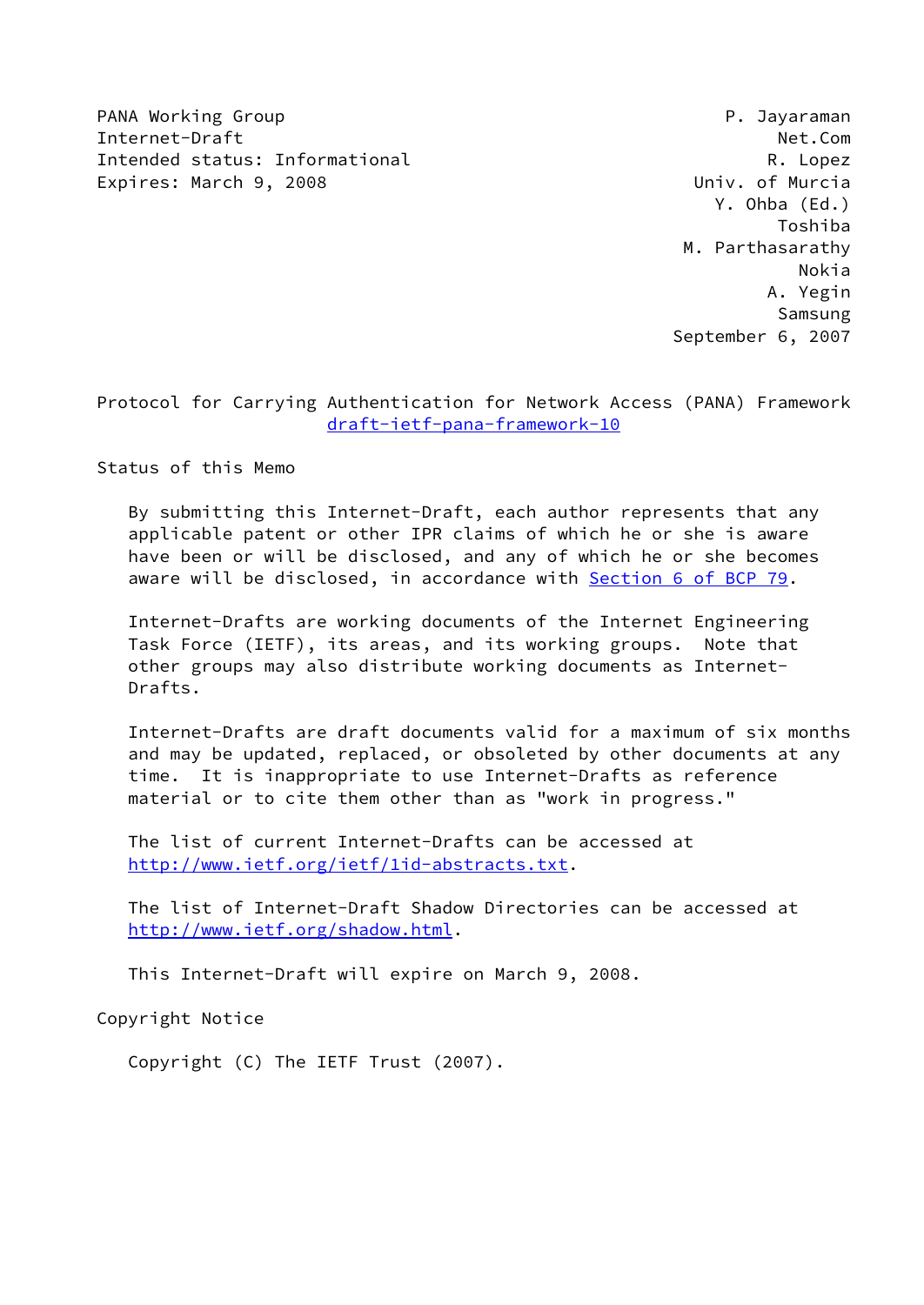# Abstract

 This document defines the general PANA framework functional elements, high-level call flow, and deployment environments.

# Table of Contents

| 1.1. Specification of Requirements $\cdots$ 3     |  |
|---------------------------------------------------|--|
|                                                   |  |
|                                                   |  |
|                                                   |  |
| 5. Security Considerations 11                     |  |
|                                                   |  |
|                                                   |  |
|                                                   |  |
| 8.1. Normative References 14                      |  |
| 8.2. Informative References 14                    |  |
|                                                   |  |
| Intellectual Property and Copyright Statements 17 |  |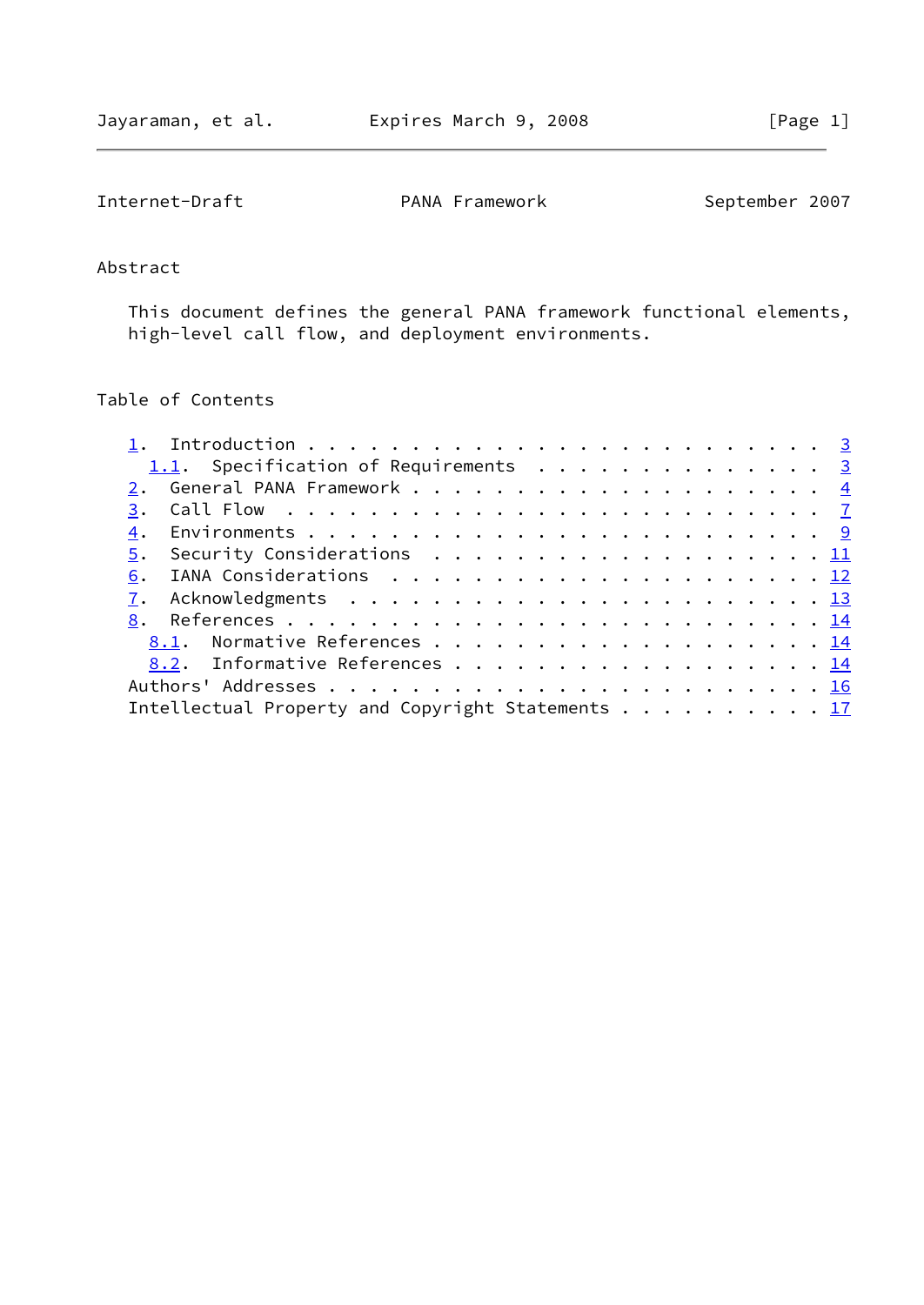Jayaraman, et al. **Expires March 9, 2008** [Page 2]

<span id="page-2-1"></span>

Internet-Draft PANA Framework September 2007

#### <span id="page-2-0"></span>[1](#page-2-0). Introduction

 PANA (Protocol for carrying Authentication for Network Access) is a link-layer agnostic network access authentication protocol that runs between a client that wants to gain access to the network and a server on the network side. PANA defines a new EAP [\[RFC3748](https://datatracker.ietf.org/doc/pdf/rfc3748)] lower layer that uses IP between the protocol end points.

 The motivation to define such a protocol and the requirements are described in [\[RFC4058](https://datatracker.ietf.org/doc/pdf/rfc4058)]. Protocol details are documented in [\[I-D.ietf-pana-pana\]](#page-15-1). Upon following a successful PANA authentication, per-data-packet security can be achieved by using physical security, link-layer ciphering, or IPsec [\[I-D.ietf-pana-ipsec](#page-15-2)]. The server implementation of PANA may or may not be co-located with the entity enforcing the per-packet access control function. When the server for PANA and per-packet access control entities are separate, a protocol (e.g., [\[I-D.ietf-ancp-protocol](#page-15-3)]) may be used to carry information between the two nodes.

 PANA is intended to be used in any access network regardless of the underlying security. For example, the network might be physically secured, or secured by means of cryptographic mechanisms after the successful client-network authentication. While mandatory to implement behavior for a PANA deployment is the integrity of PANA messages when the EAP method produces MSK, there is no mandatory to implement support for network security either at the link-layer or network-layer.

 This document defines the general framework for describing how these various PANA and other network access authentication elements interact with each other, especially considering the two basic types of deployment environments.

<span id="page-2-2"></span>[1.1](#page-2-2). Specification of Requirements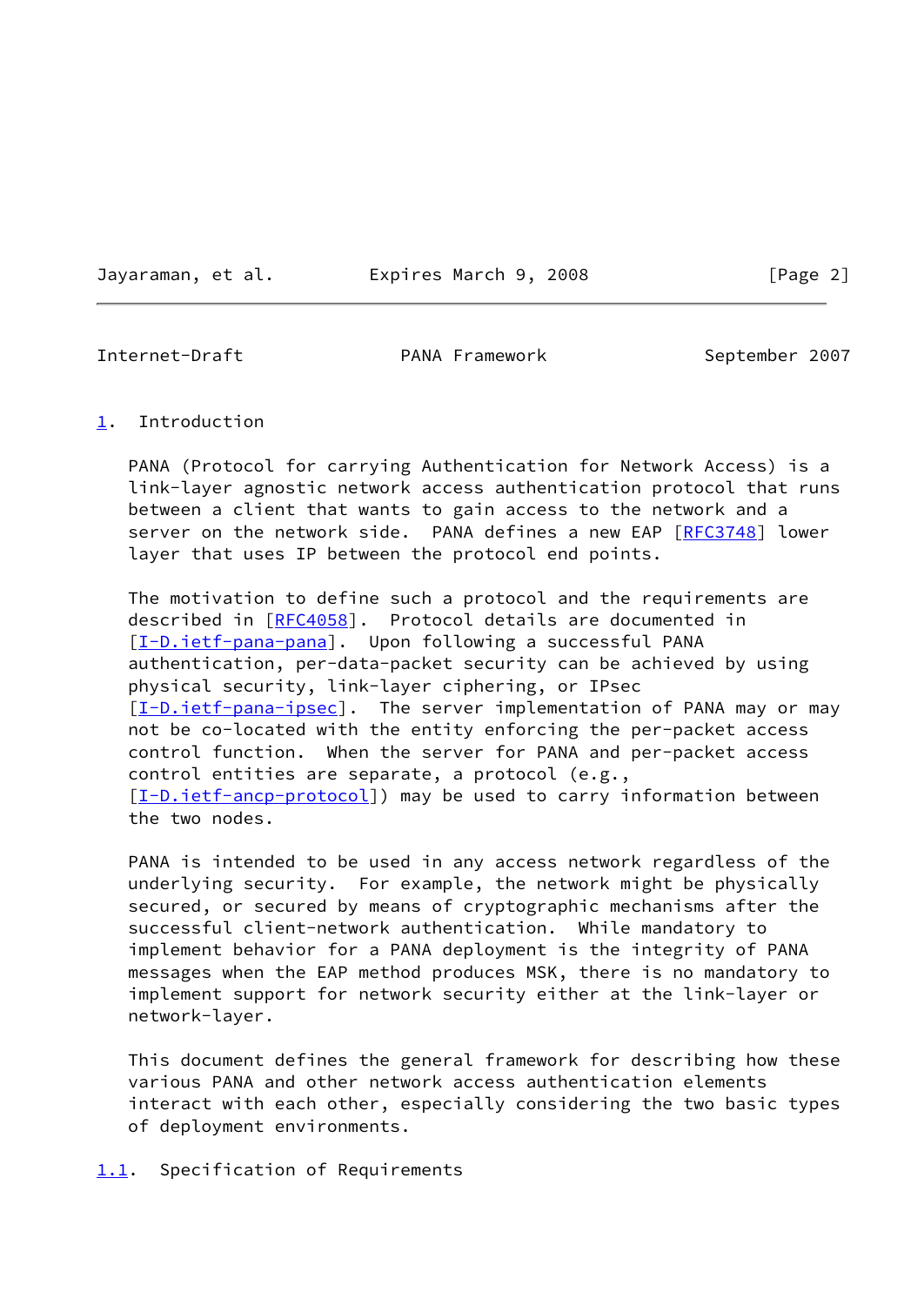In this document, several words are used to signify the requirements of the specification. These words are often capitalized. The key words "MUST", "MUST NOT", "REQUIRED", "SHALL", "SHALL NOT", "SHOULD", "SHOULD NOT", "RECOMMENDED", "MAY", and "OPTIONAL" in this document are to be interpreted as described in  $[REC2119]$ .

Jayaraman, et al. Expires March 9, 2008 [Page 3]

<span id="page-3-1"></span>Internet-Draft PANA Framework September 2007

<span id="page-3-0"></span>[2](#page-3-0). General PANA Framework

 PANA is designed to facilitate authentication and authorization of clients in access networks. PANA is an EAP [\[RFC3748](https://datatracker.ietf.org/doc/pdf/rfc3748)] lower-layer that carries EAP authentication methods encapsulated inside EAP between a client node and a server in the access network. While PANA enables the authentication process between the two entities, it is only a part of an overall AAA (Authentication, Authorization and Accounting) and access control framework. A AAA and access control framework using PANA is comprised of four functional entities.

 Figure 1 illustrates these functional entities and the interfaces (protocols, APIs) among them.

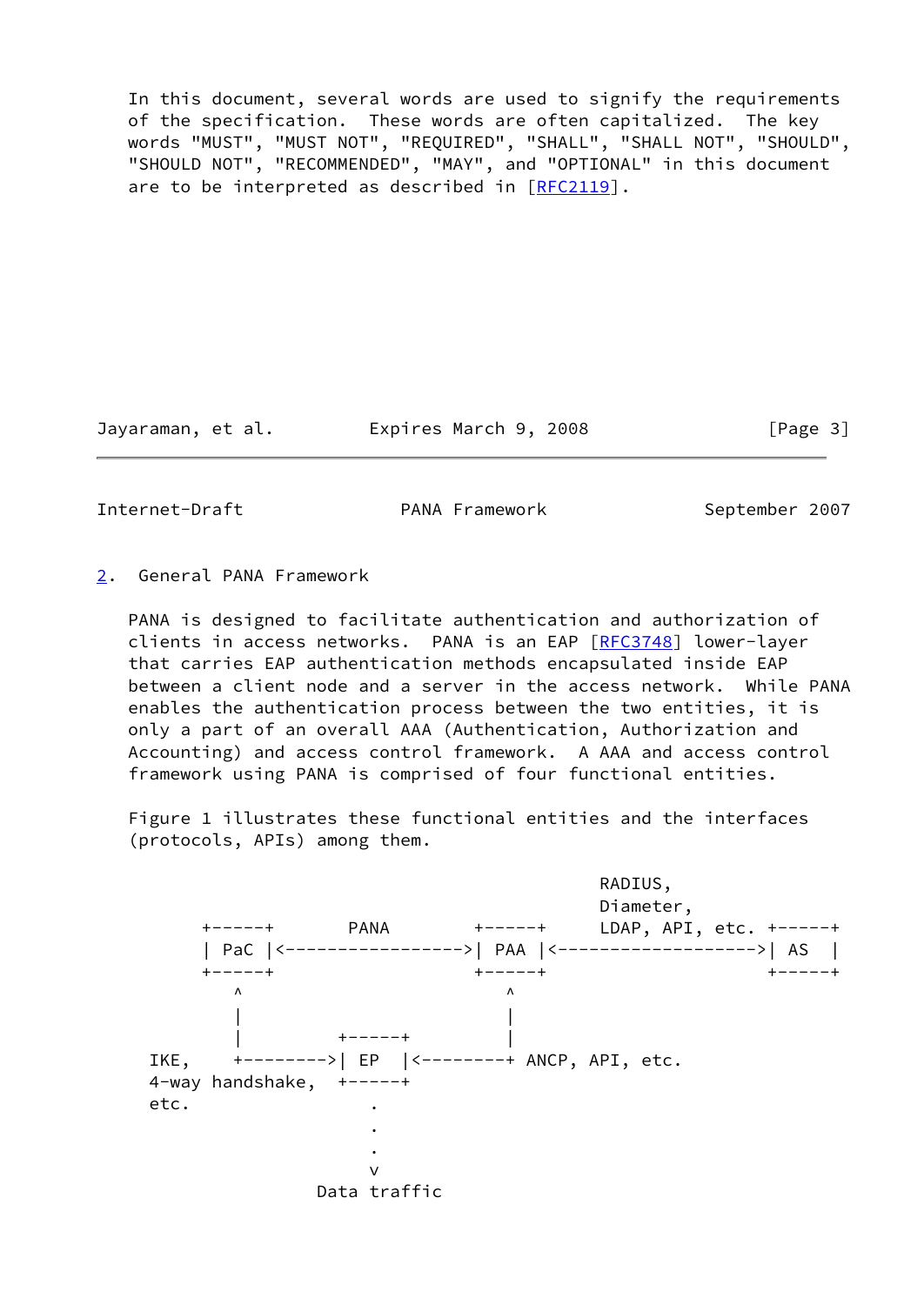#### Figure 1: PANA Functional Model

PANA Client (PaC):

 The PaC is the client implementation of PANA. This entity resides on the node that is requesting network access. PaCs can be end hosts, such as laptops, PDAs, cell phones, desktop PCs, or routers that are connected to a network via a wired or wireless interface. A PaC is responsible for requesting network access and engaging in the authentication process using PANA.

PANA Authentication Agent (PAA):

 The PAA is the server implementation of PANA. A PAA is in charge of interfacing with the PaCs for authenticating and authorizing them for the network access service.

The PAA consults an authentication server in order to verify the

|  | Jayaraman, et al. | Expires March 9, 2008 |  | [Page 4] |  |
|--|-------------------|-----------------------|--|----------|--|
|  |                   |                       |  |          |  |

Internet-Draft PANA Framework September 2007

 credentials and rights of a PaC. If the authentication server resides on the same node as the PAA, an API is sufficient for this interaction. When they are separated (a much more common case in public access networks), a protocol needs to run between the two. AAA protocols like RADIUS [\[RFC2865](https://datatracker.ietf.org/doc/pdf/rfc2865)] and Diameter [\[RFC3588](https://datatracker.ietf.org/doc/pdf/rfc3588)] are commonly used for this purpose.

 The PAA is also responsible for updating the access control state (i.e., filters) depending on the creation and deletion of the authorization state. The PAA communicates the updated state to the Enforcement Points in the network. If the PAA and EP are residing on the same node, an API is sufficient for this communication. Otherwise, a protocol is required to carry the authorized client attributes from the PAA to the EP.

 The PAA resides on a node that is typically called a NAS (network access server) in the access network. For example on a BRAS (Broadband Remote Access Server) [\[DSL](#page-15-4)] in DSL networks, or PDSN (Packet Data Serving Node) [[3GPP2\]](#page-16-0) in 3GPP2 networks. The PAA may be one or more IP hops away from the PaCs.

Authentication Server (AS):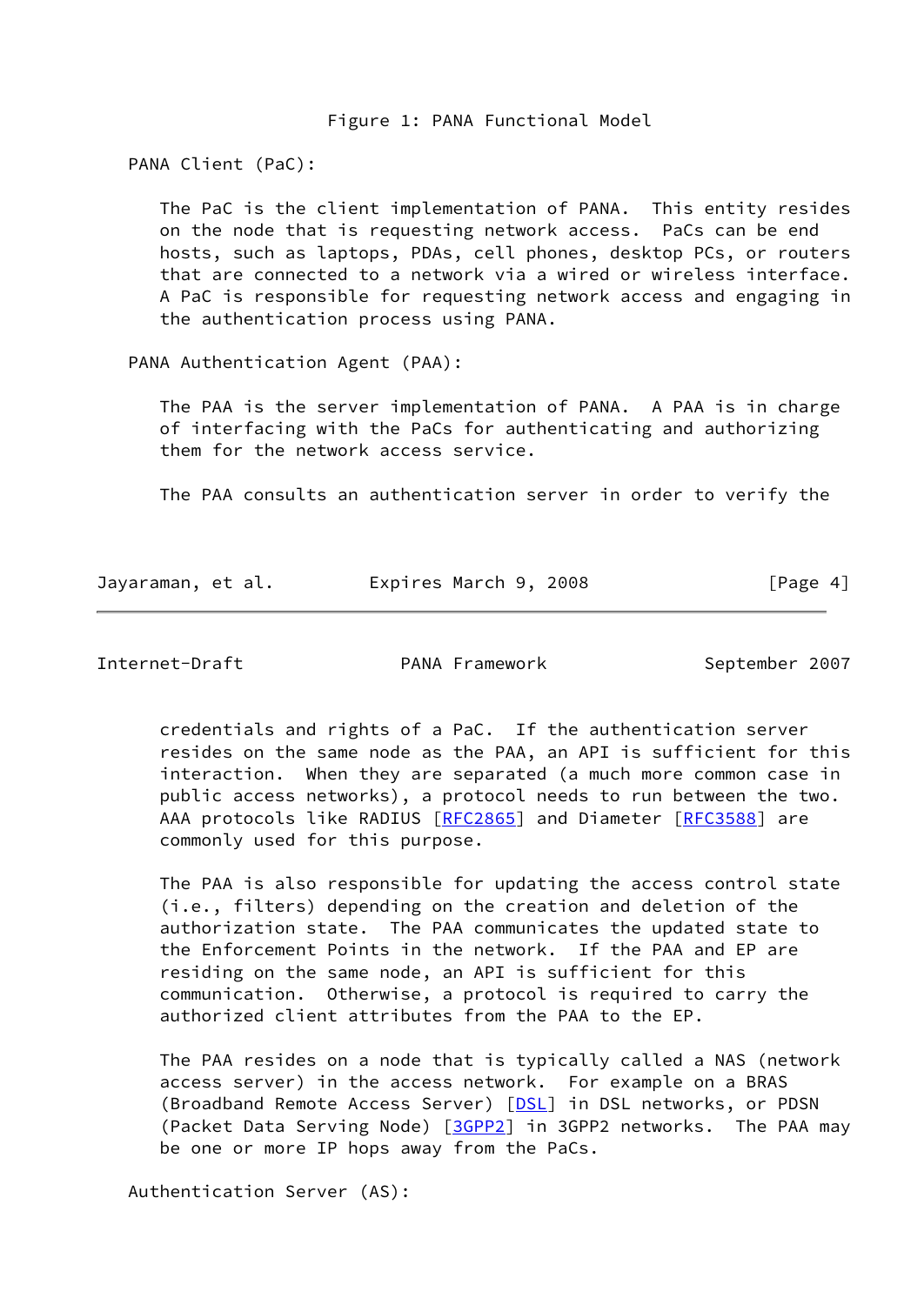The server implementation that is in charge of verifying the credentials of a PaC that is requesting the network access service. The AS receives requests from the PAA on behalf of the PaCs, and responds with the result of verification together with the authorization parameters (e.g., allowed bandwidth, IP configuration, etc). This is the server that terminates the EAP and the EAP methods. The AS might be hosted on the same node as the PAA, on a dedicated node on the access network, or on a central server somewhere in the Internet.

Enforcement Point (EP):

 The access control implementation that is in charge of allowing access (data traffic) of authorized clients while preventing access by others. An EP learns the attributes of the authorized clients from the PAA.

 The EP uses non-cryptographic or cryptographic filters to selectively allow and discard data packets. These filters may be applied at the link-layer or the IP-layer [\[I-D.ietf-pana-ipsec](#page-15-2)]. When cryptographic access control is used, a secure association protocol ([\[RFC3748](https://datatracker.ietf.org/doc/pdf/rfc3748)]) needs to run between the PaC and EP. After completion of the secure association protocol, link or network layer per-packet security (for example TKIP, IPsec ESP) is enabled for integrity protection, data origin authentication, replay

| Jayaraman, et al. | Expires March 9, 2008 | [Page 5] |
|-------------------|-----------------------|----------|
|-------------------|-----------------------|----------|

Internet-Draft PANA Framework September 2007

protection and optionally confidentiality protection.

 An EP is located between the access network (the topology within reach of any client) and the accessed network (the topology within reach of only authorized clients). It must be located strategically in a local area network to minimize the access of unauthorized clients. It is recommended but not mandated that the EP be on-path between the PaC and the PAA for the aforementioned reason. For example, the EP can be hosted on the switch that is directly connected to the clients in a wired network. That way the EP can drop unauthorized packets before they reach any other client node or beyond the local area network.

 Some of the entities may be co-located depending on the deployment scenario. For example, the PAA and EP would be on the same node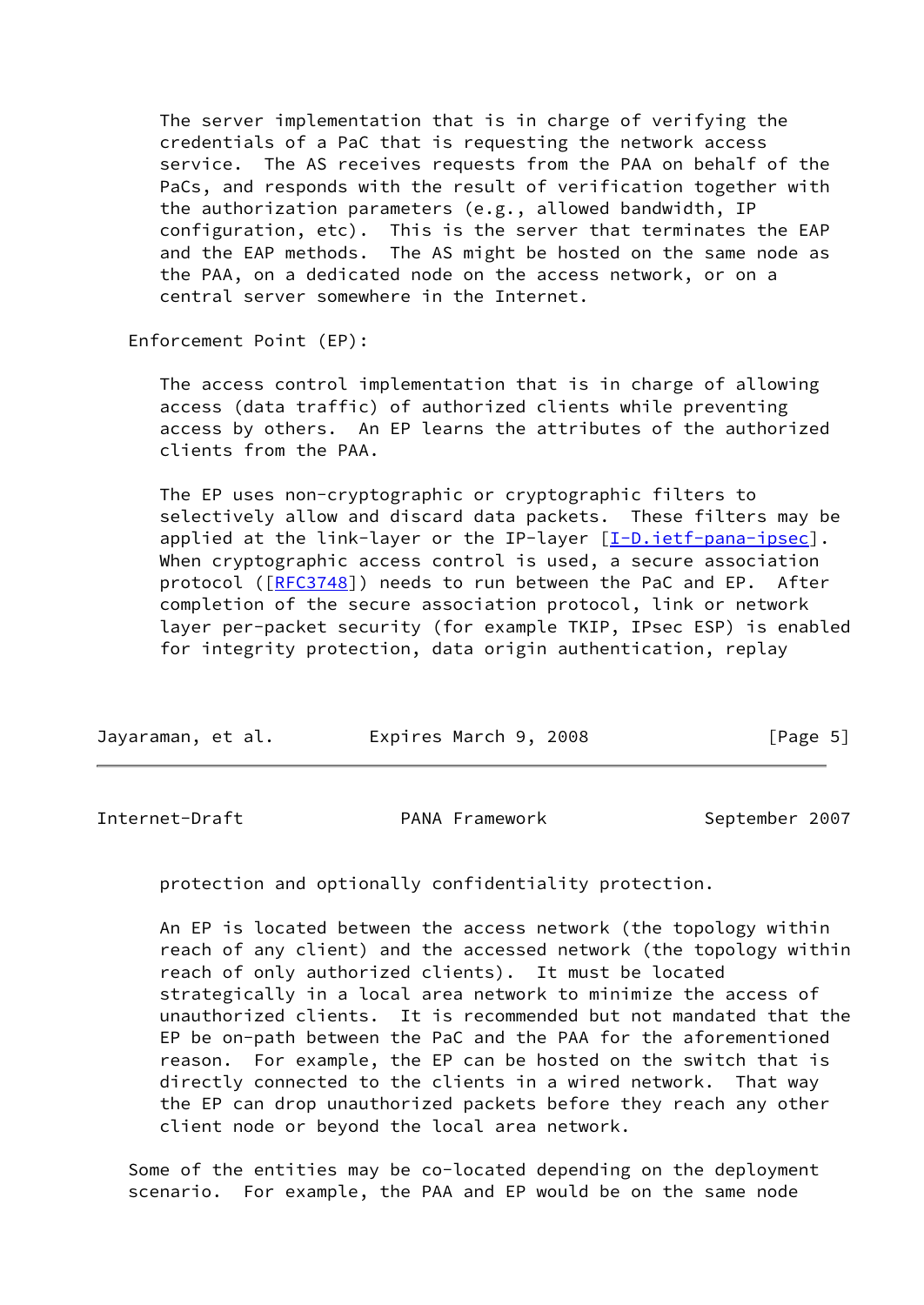(BRAS) in DSL networks. In that case a simple API is sufficient between the PAA and EP. In small enterprise deployments the PAA and AS may be hosted on the same node (access router) that eliminates the need for a protocol run between the two. The decision to co-locate these entities or otherwise, and their precise location in the network topology are deployment decisions that are out of the scope of this document.

Jayaraman, et al. Expires March 9, 2008 [Page 6]

<span id="page-6-1"></span>Internet-Draft PANA Framework September 2007

## <span id="page-6-0"></span>[3](#page-6-0). Call Flow

 Figure 2 illustrates the signaling flow for authorizing a client for network access.

| PaC                      |  | ¬ - |
|--------------------------|--|-----|
|                          |  |     |
| IP address $\rightarrow$ |  |     |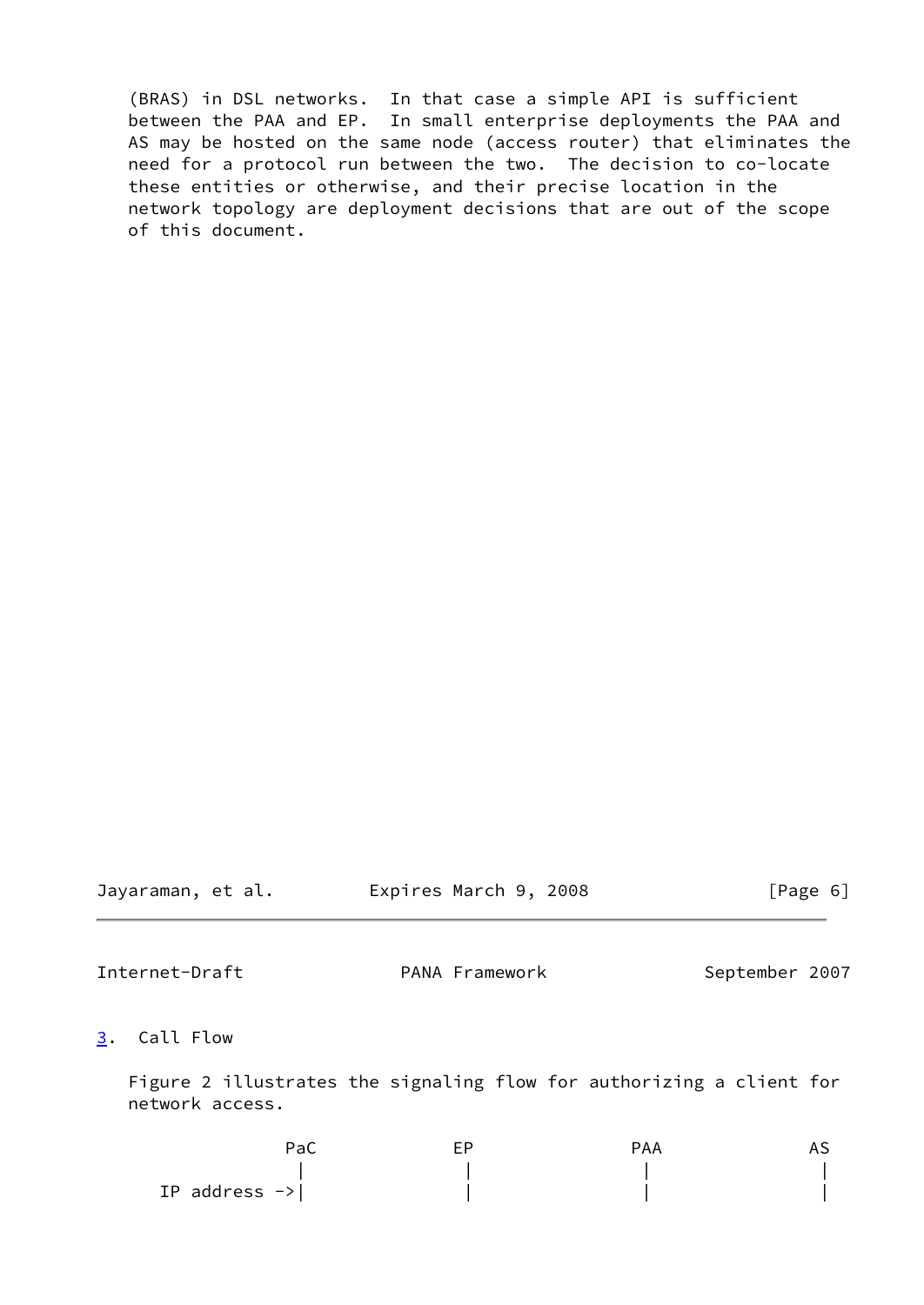

Figure 2: PANA Signaling Flow

 The EP on the access network allows general data traffic from any authorized PaC, whereas it allows only limited type of traffic (e.g., PANA, DHCP, router discovery, etc.) for the unauthorized PaCs. This ensures that the newly attached clients have the minimum access service to engage in PANA and get authorized for the unlimited service.

 The PaC dynamically or statically configures an IP address prior to running PANA. After the successful PANA authentication, depending on the deployment scenario the PaC may need to re-configure its IP address or configure additional IP address(es). For example, a link local IPv6 address may be used for PANA and the PaC may be allowed to configure additional global IPv6 address(es) upon successful authentication. Another example: A PaC may be limited to use a IPv4 link-local address during PANA, and allowed to reconfigure its interface with a non-link-local IPv4 address after the authentication. General-purpose applications cannot use the interface until PANA authentication succeeds and appropriate IP address configuration takes place.

 An initially unauthorized PaC starts the PANA authentication by discovering the PAA, followed by the EAP exchange over PANA. The PAA interacts with the AS during this process. Upon receiving the authentication and authorization result from the AS, the PAA informs the PaC about the result of its network access request.

Jayaraman, et al. **Expires March 9, 2008** [Page 7]

Internet-Draft PANA Framework September 2007

If the PaC is authorized to gain the access to the network, the PAA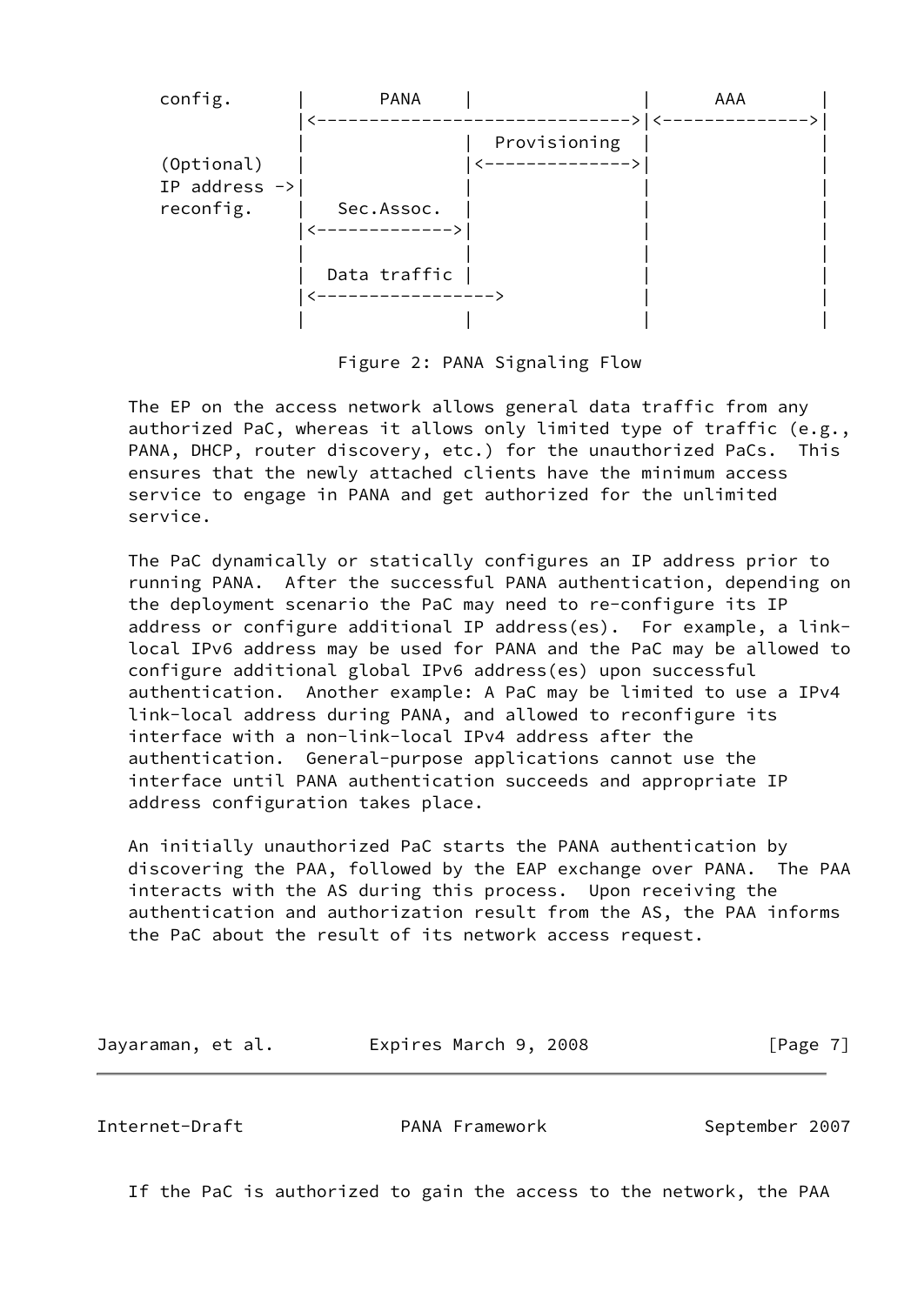also sends the PaC-specific attributes (e.g., IP address, cryptographic keys, etc.) to the EP by using another protocol. The EP uses this information to alter its filters for allowing data traffic from and to the PaC to pass through.

 In case cryptographic access control needs to be enabled after the PANA authentication, a secure association protocol runs between the PaC and the EP. Dynamic parameters required for that protocol (e.g., endpoint identity, shared secret) are derived from successful PANA authentication; these parameters are used to authenticate the PaC to the EP and vice-versa as part of creating the security association. For example, see [\[I-D.ietf-pana-ipsec](#page-15-2)] for how it is done for IKE [\[RFC2409](https://datatracker.ietf.org/doc/pdf/rfc2409)] [[RFC4306](https://datatracker.ietf.org/doc/pdf/rfc4306)] based on using a key-generating EAP method for PANA between the PaC and PAA. The secure association protocol exchange produces the required security associations between the PaC and the EP to enable cryptographic data traffic protection. Per packet cryptographic data traffic protection introduces additional per-packet overhead but the overhead exists only between the PaC and EP and will not affect communications beyond the EP.

 Finally, filters that are installed at the EP allow general purpose data traffic to flow between the PaC and the intranet/Internet.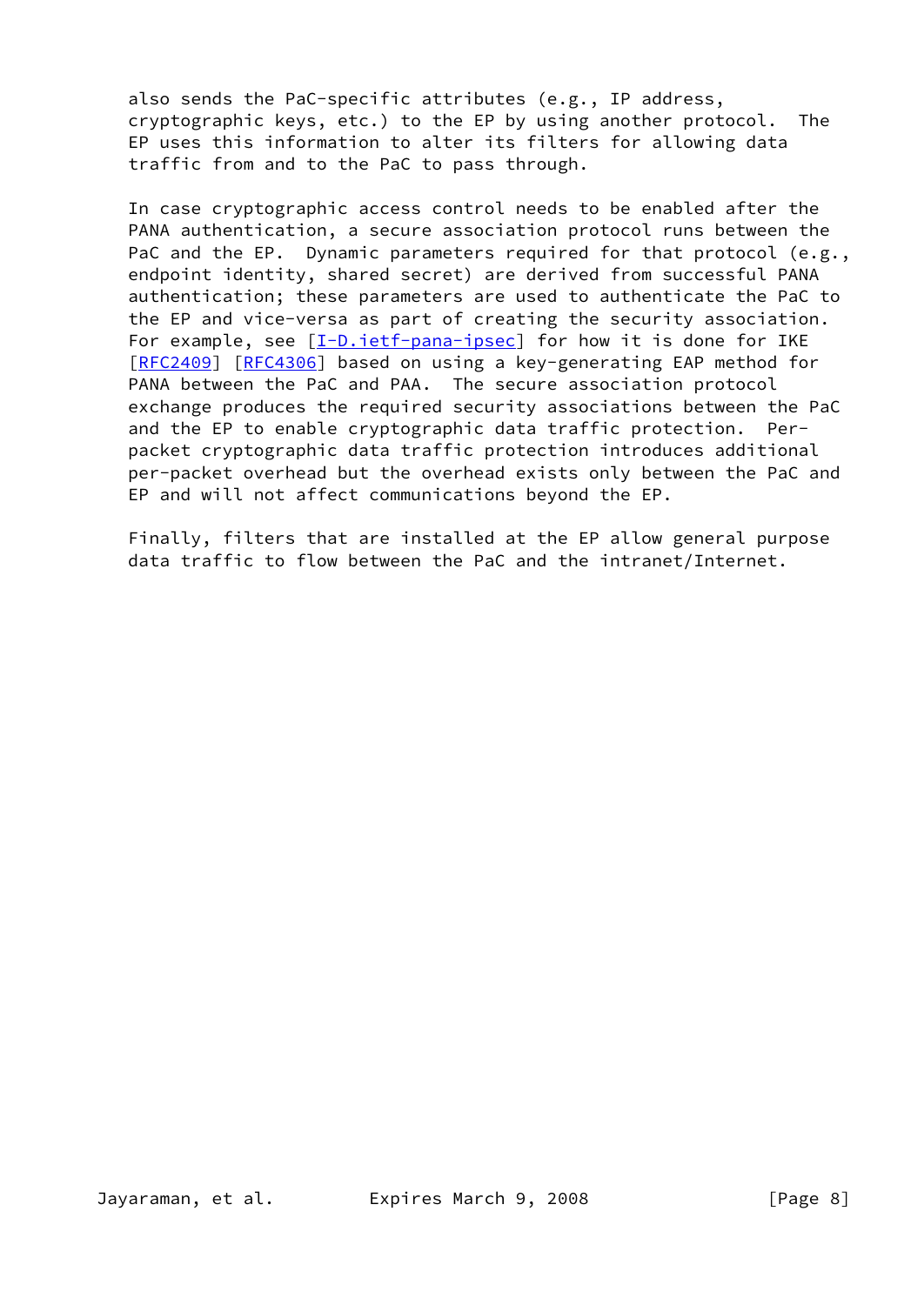<span id="page-9-1"></span>

<span id="page-9-0"></span>[4](#page-9-0). Environments

 PANA can be used on any network environment whether there is a lower layer secure channel between the PaC and the EP prior to PANA, or one has to be enabled upon successful PANA authentication.

 With regard to network access authentication two types of networks need to be considered:

 a. Networks where a secure channel is already available prior to running PANA

 This type of network is characterized by the existence of protection against spoofing and eavesdropping. Nevertheless, user authentication and authorization is required for network connectivity.

 One example is a DSL network where the lower-layer security is provided by physical means (a.1). Physical protection of the network wiring ensures that practically there is only one client that can send and receive IP packets on the link. Another example is a cdma2000 network where the lower-layer security is provided by means of cryptographic protection (a.2). By the time the client requests access to the network-layer services, it is already authenticated and authorized for accessing the radio channel, and link-layer ciphering is enabled.

 The presence of a secure channel before PANA exchange eliminates the need for executing a secure association protocol after PANA. The PANA session can be associated with the communication channel it was carried over. Also, the choice of EAP authentication method depends on the presence of this security during PANA run.

b. Networks where a secure channel is created after running PANA

 These are the networks where there is no lower-layer protection prior to running PANA. A successful PANA authentication enables generation of cryptographic keys that are used with a secure association protocol to enable per-packet cryptographic protection.

 PANA authentication is run on an insecure channel that is vulnerable to eavesdropping and spoofing. The choice of EAP method must be resilient to the possible attacks associated with such an environment. Furthermore, the EAP method must be able to create cryptographic keys that will later be used by the secure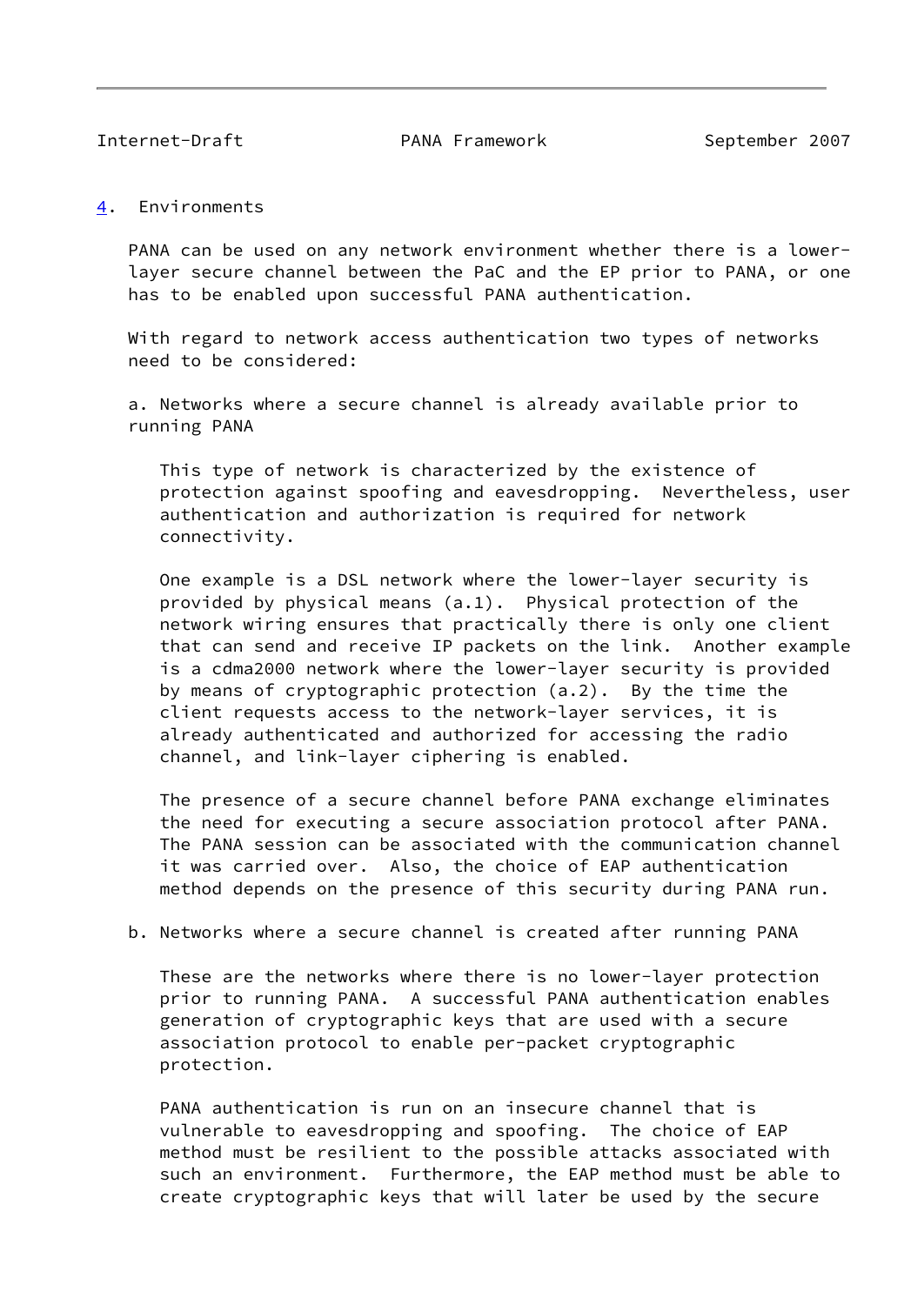association protocol.

### Jayaraman, et al. **Expires March 9, 2008** [Page 9]

Internet-Draft PANA Framework September 2007

Whether to use a link-layer per-packet security (b.1) or a network layer security (b.2) is a deployment decision and outside the scope of this document. This decision also dictates the choice of the secure association protocol. If link-layer protection is used, the protocol would be link-layer specific. If IP-layer protection is used, the secure association protocol would be IKE and the per-packet security would be provided by IPsec AH/ESP regardless of the underlying link-layer technology.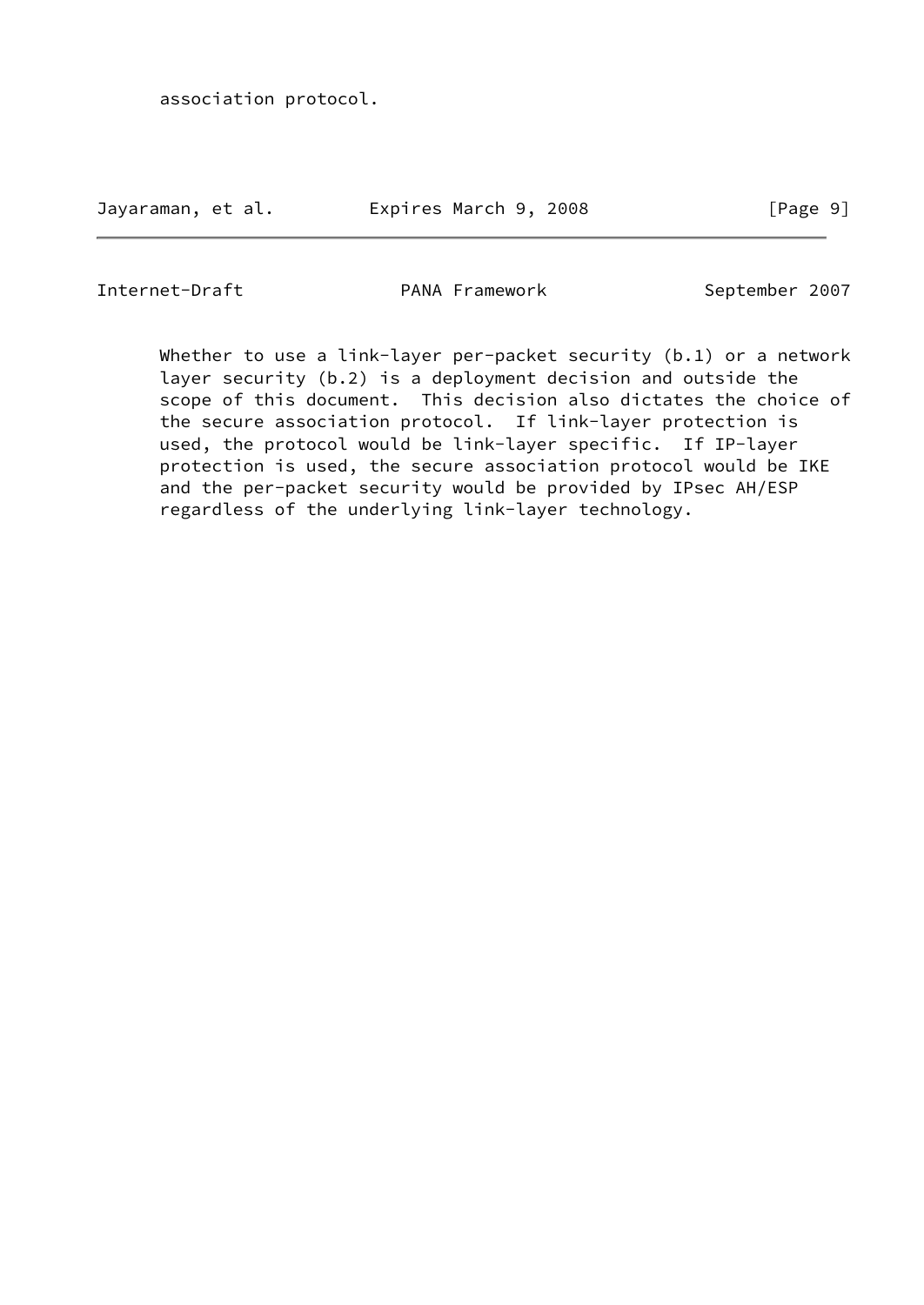<span id="page-11-1"></span>

| Jayaraman, et al. | Expires March 9, 2008 | [Page 10] |
|-------------------|-----------------------|-----------|
|-------------------|-----------------------|-----------|

<span id="page-11-0"></span>[5](#page-11-0). Security Considerations

 Security is discussed throughout this document. For protocol- specific security considerations, refer to [[RFC4016\]](https://datatracker.ietf.org/doc/pdf/rfc4016) and [\[I-D.ietf-pana-pana\]](#page-15-1).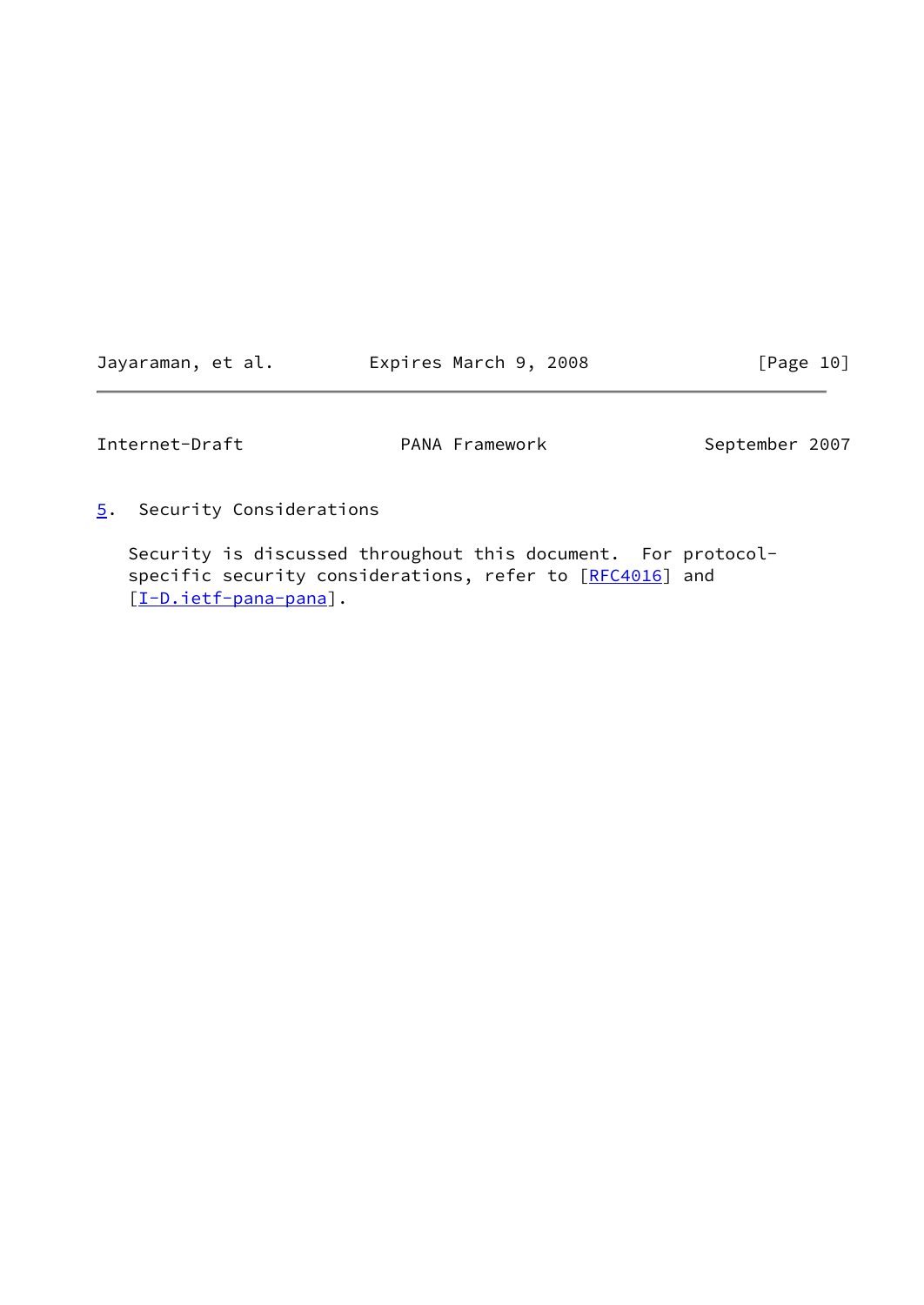<span id="page-12-1"></span>

| Jayaraman, et al. |  | Expires March 9, 2008 | [Page 11] |  |
|-------------------|--|-----------------------|-----------|--|
|                   |  |                       |           |  |

<span id="page-12-0"></span>[6](#page-12-0). IANA Considerations

This document has no actions for IANA.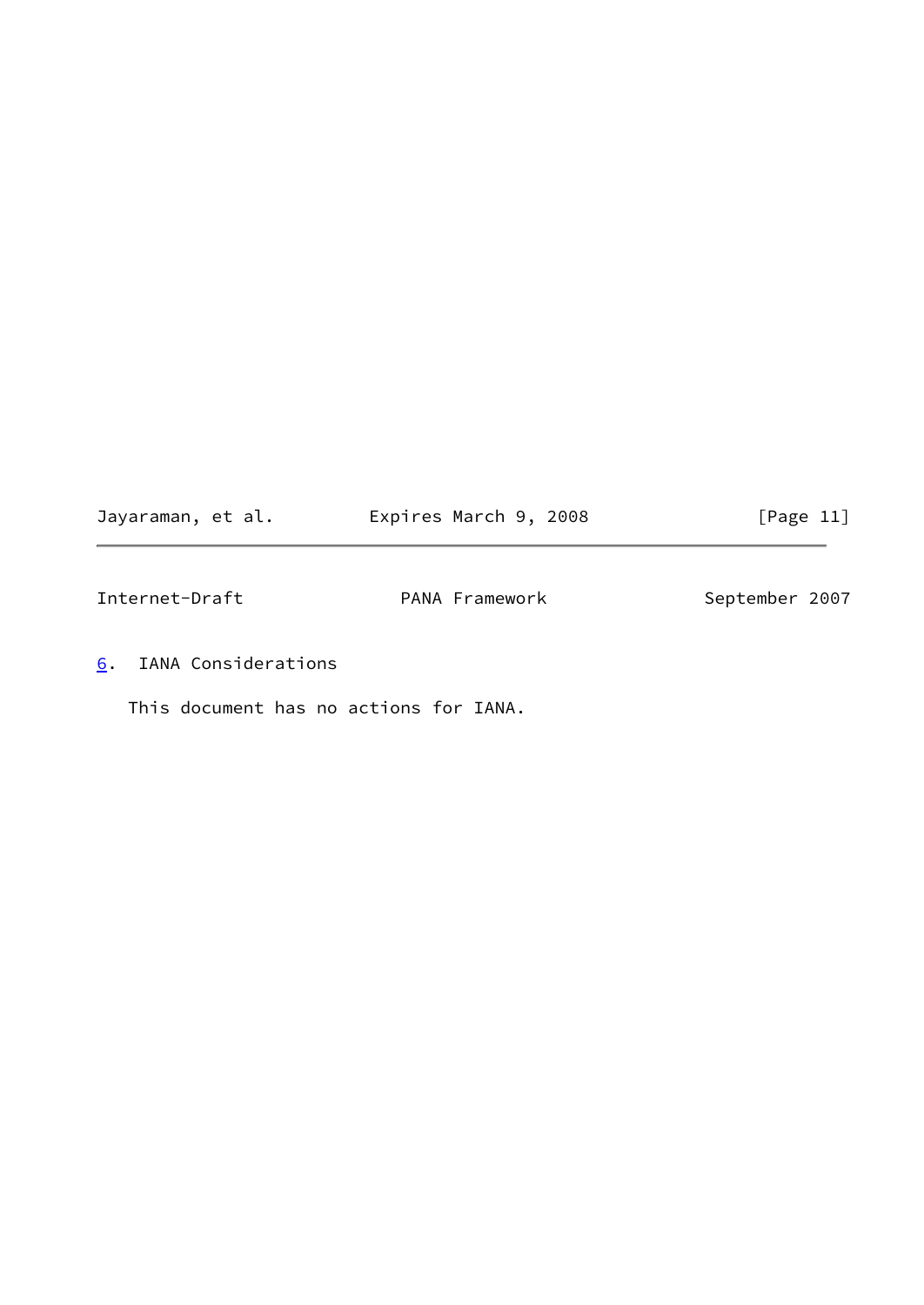Jayaraman, et al. **Expires March 9, 2008** [Page 12]

<span id="page-13-1"></span>Internet-Draft PANA Framework September 2007

## <span id="page-13-0"></span>[7](#page-13-0). Acknowledgments

 We would like to thank Bernard Aboba, Yacine El Mghazli, Randy Turner, Hannes Tschofenig, Lionel Morand, Mark Townsley, Jari Arkko, Pekka Savola, Tom Yu, Joel Halpern, Lakshminath Dondeti, David Black, and IEEE 802.11 Working Group for their valuable comments.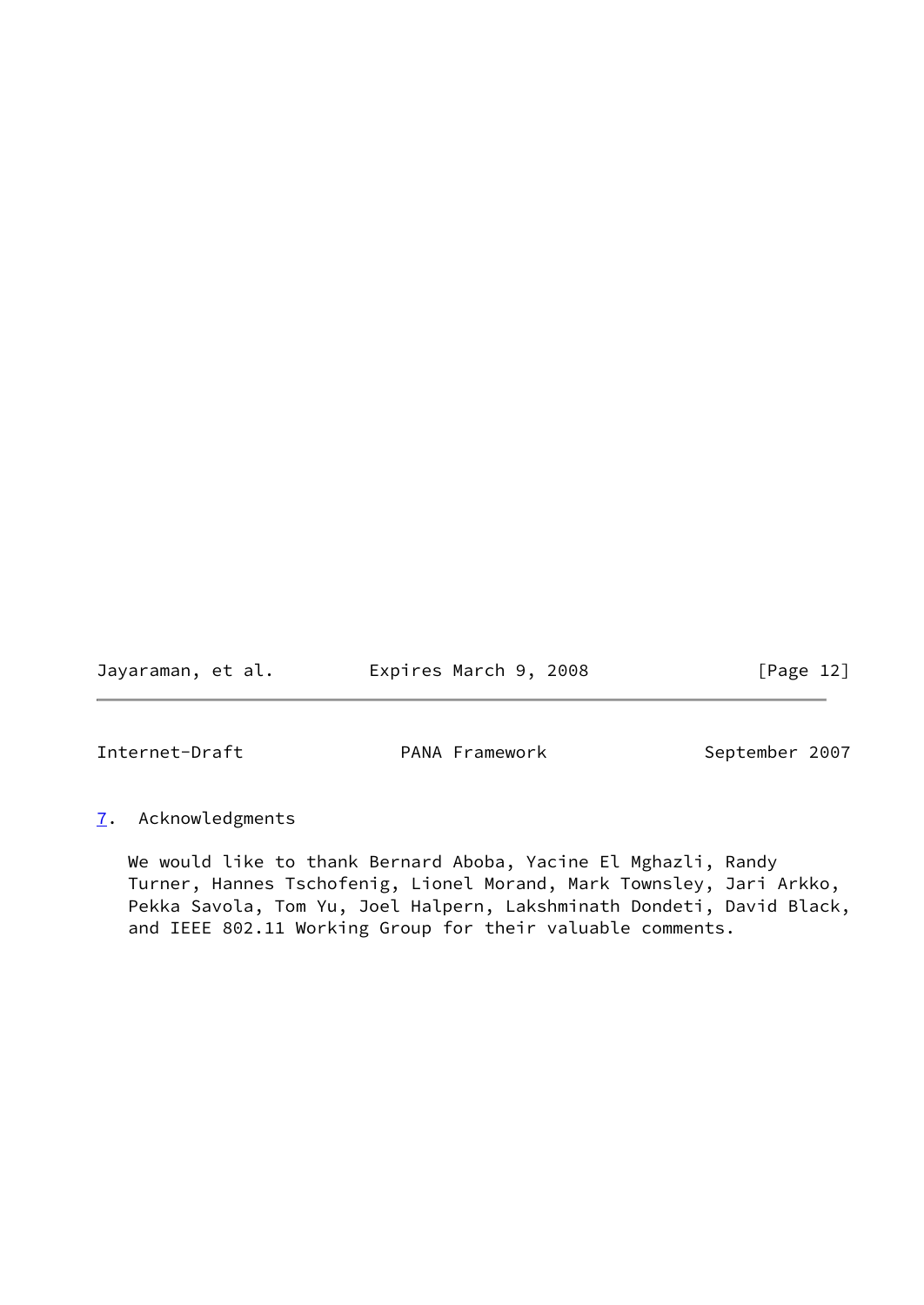Jayaraman, et al. **Expires March 9, 2008** [Page 13]

<span id="page-14-1"></span>Internet-Draft PANA Framework September 2007

- <span id="page-14-0"></span>[8](#page-14-0). References
- <span id="page-14-2"></span>[8.1](#page-14-2). Normative References
	- [RFC2119] Bradner, S., "Key words for use in RFCs to Indicate Requirement Levels", [BCP 14](https://datatracker.ietf.org/doc/pdf/bcp14), [RFC 2119](https://datatracker.ietf.org/doc/pdf/rfc2119), March 1997.
	- [RFC3748] Aboba, B., Blunk, L., Vollbrecht, J., Carlson, J., and H. Levkowetz, "Extensible Authentication Protocol (EAP)", [RFC 3748,](https://datatracker.ietf.org/doc/pdf/rfc3748) June 2004.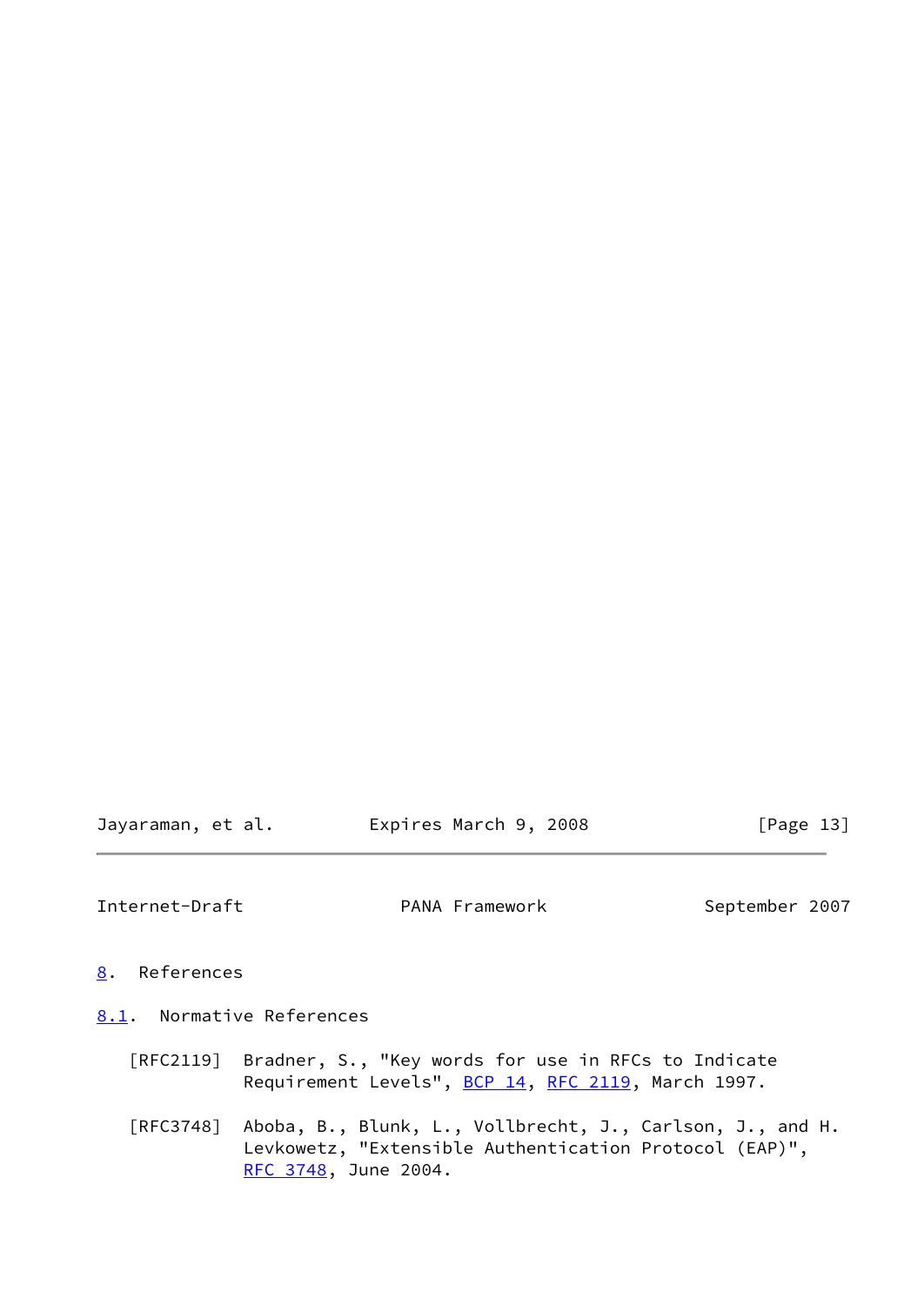- [RFC2409] Harkins, D. and D. Carrel, "The Internet Key Exchange (IKE)", [RFC 2409,](https://datatracker.ietf.org/doc/pdf/rfc2409) November 1998.
- [RFC4306] Kaufman, C., "Internet Key Exchange (IKEv2) Protocol", [RFC 4306,](https://datatracker.ietf.org/doc/pdf/rfc4306) December 2005.
- [RFC4016] Parthasarathy, M., "Protocol for Carrying Authentication and Network Access (PANA) Threat Analysis and Security Requirements", [RFC 4016](https://datatracker.ietf.org/doc/pdf/rfc4016), March 2005.
- <span id="page-15-1"></span> [I-D.ietf-pana-pana] Forsberg, D., "Protocol for Carrying Authentication for Network Access (PANA)", [draft-ietf-pana-pana-17](https://datatracker.ietf.org/doc/pdf/draft-ietf-pana-pana-17) (work in progress), June 2007.
- <span id="page-15-2"></span> [I-D.ietf-pana-ipsec] Parthasarathy, M., "PANA Enabling IPsec based Access Control", [draft-ietf-pana-ipsec-07](https://datatracker.ietf.org/doc/pdf/draft-ietf-pana-ipsec-07) (work in progress), July 2005.
- [RFC4058] Yegin, A., Ohba, Y., Penno, R., Tsirtsis, G., and C. Wang, "Protocol for Carrying Authentication for Network Access (PANA) Requirements", [RFC 4058](https://datatracker.ietf.org/doc/pdf/rfc4058), May 2005.
- <span id="page-15-4"></span> [DSL] DSL Forum Architecture and Transport Working Group, "DSL Forum TR-059 DSL Evolution - Architecture Requirements for the Support of QoS-Enabled IP Services", September 2003.
- <span id="page-15-0"></span>[8.2](#page-15-0). Informative References
	- [RFC2865] Rigney, C., Willens, S., Rubens, A., and W. Simpson, "Remote Authentication Dial In User Service (RADIUS)", [RFC 2865,](https://datatracker.ietf.org/doc/pdf/rfc2865) June 2000.
	- [RFC3588] Calhoun, P., Loughney, J., Guttman, E., Zorn, G., and J. Arkko, "Diameter Base Protocol", [RFC 3588,](https://datatracker.ietf.org/doc/pdf/rfc3588) September 2003.

| Jayaraman, et al. | Expires March 9, 2008 | [Page 14] |
|-------------------|-----------------------|-----------|
|-------------------|-----------------------|-----------|

<span id="page-15-3"></span> [I-D.ietf-ancp-protocol] Wadhwa, S., "Protocol for Access Node Control Mechanism in Broadband Networks", [draft-ietf-ancp-protocol-01](https://datatracker.ietf.org/doc/pdf/draft-ietf-ancp-protocol-01) (work in progress), July 2007.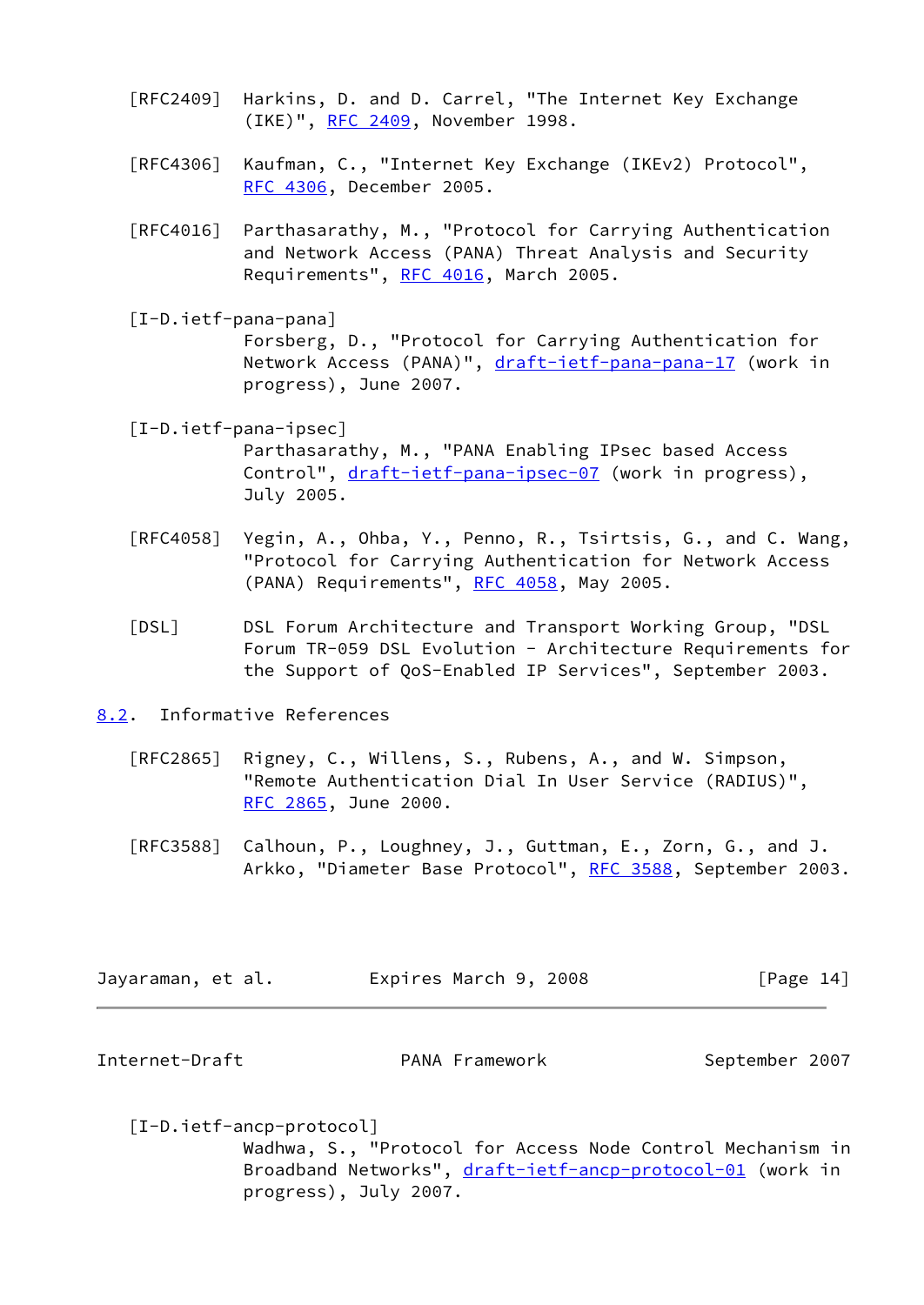<span id="page-16-0"></span> [3GPP2] 3rd Generation Partnership Project 2, "cdma2000 Wireless IP Network Standard", 3GPP2 P.S0001-B/v2.0, September 2004.

Jayaraman, et al. **Expires March 9, 2008** [Page 15]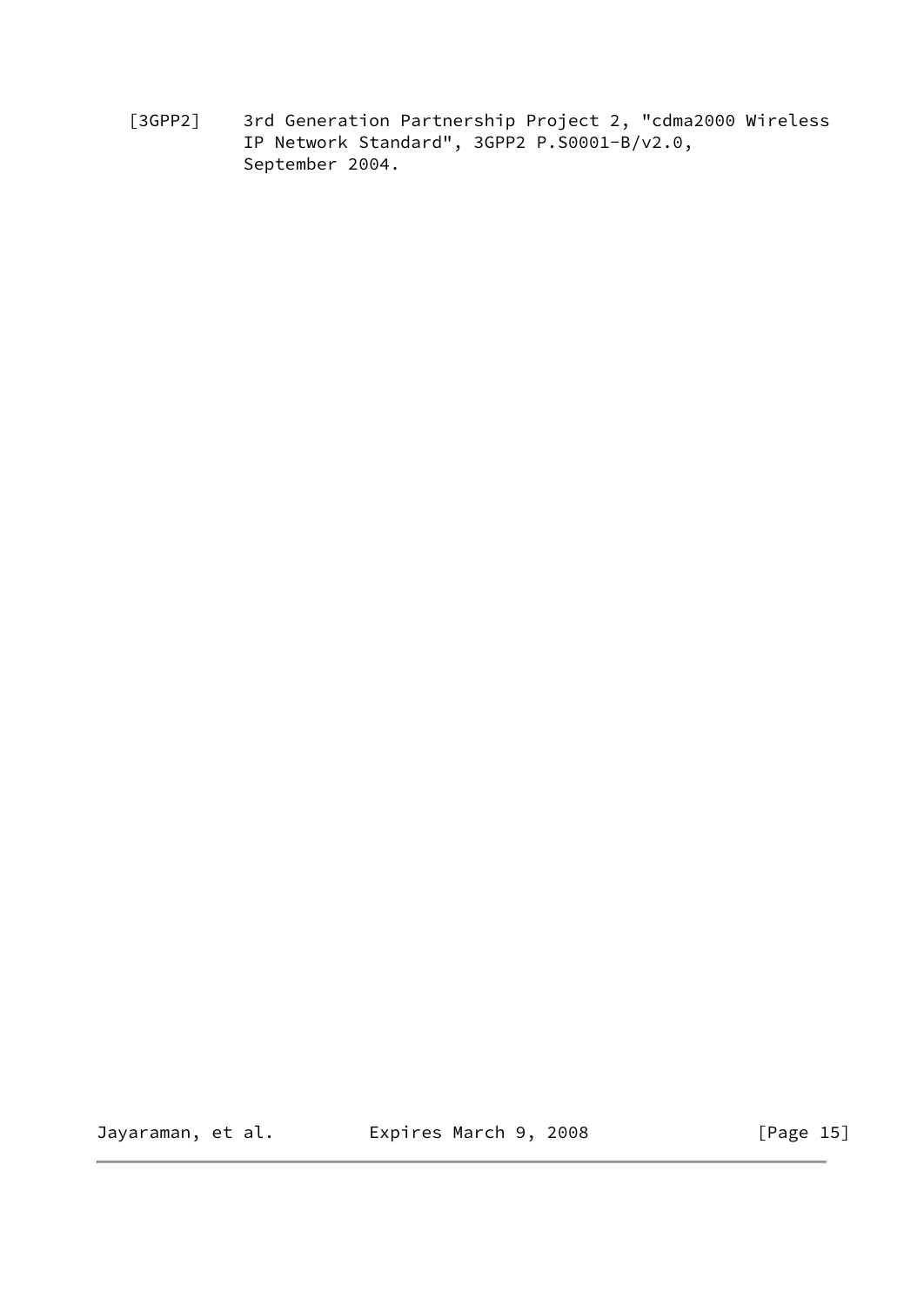<span id="page-17-0"></span>Authors' Addresses

 Prakash Jayaraman Network Equipment Technologies, Inc. 6900 Paseo Padre Parkway Fremont, CA 94555 USA

 Phone: +1 510 574 2305 Email: prakash\_jayaraman@net.com

 Rafa Marin Lopez University of Murcia 30071 Murcia Spain

Email: rafa@dif.um.es

 Yoshihiro Ohba Toshiba America Research, Inc. 1 Telcordia Drive Piscateway, NJ 08854 USA

 Phone: +1 732 699 5365 Email: yohba@tari.toshiba.com

 Mohan Parthasarathy Nokia 313 Fairchild Drive Mountain View, CA 94043 USA

 Phone: +1 408 734 8820 Email: mohanp@sbcglobal.net

 Alper E. Yegin Samsung Advanced Institute of Technology Istanbul, Turkey

 Phone: +90 533 348 2402 Email: alper.yegin@yegin.org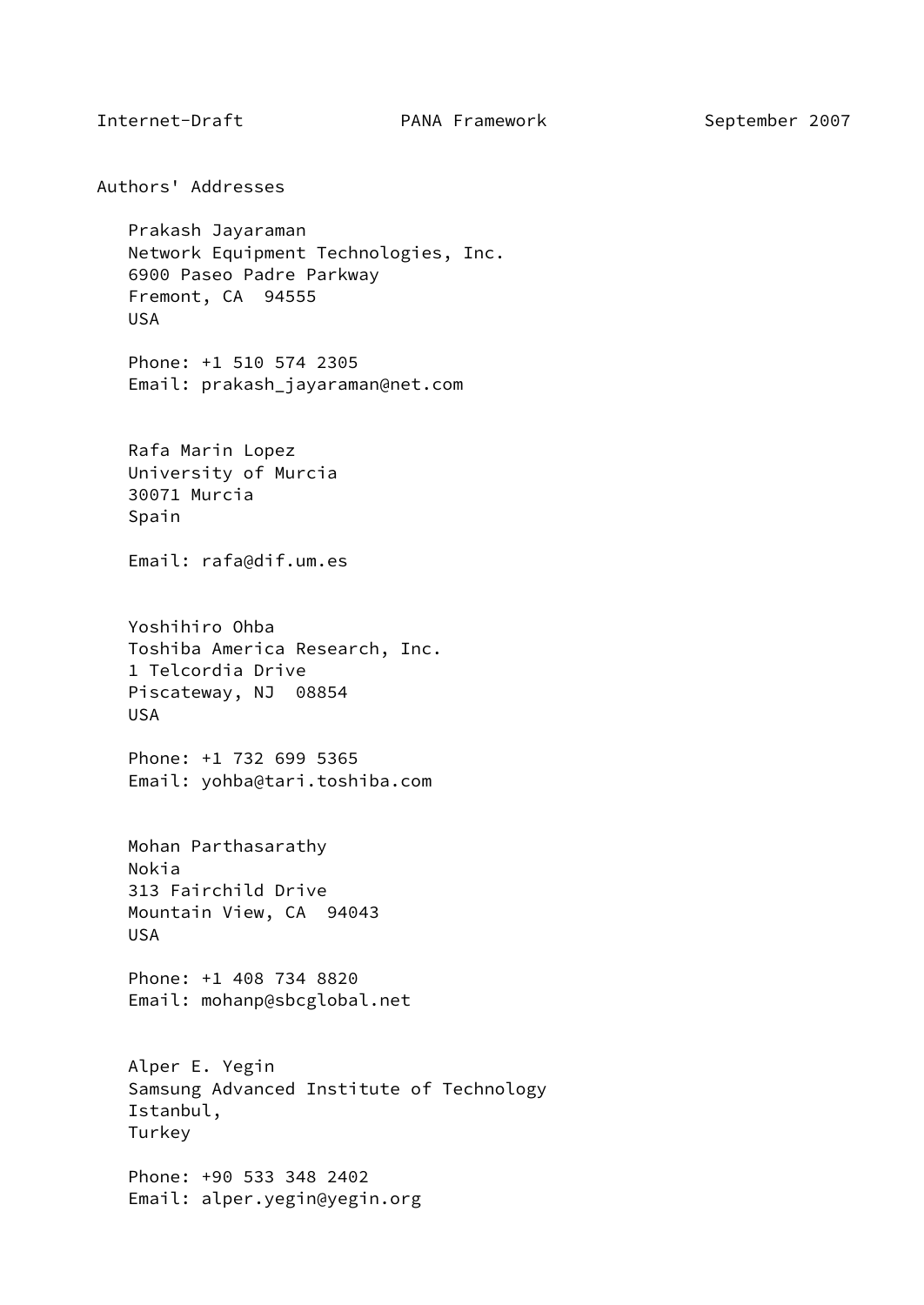<span id="page-18-0"></span>Full Copyright Statement

Copyright (C) The IETF Trust (2007).

 This document is subject to the rights, licenses and restrictions contained in  $BCP$  78, and except as set forth therein, the authors retain all their rights.

 This document and the information contained herein are provided on an "AS IS" basis and THE CONTRIBUTOR, THE ORGANIZATION HE/SHE REPRESENTS OR IS SPONSORED BY (IF ANY), THE INTERNET SOCIETY, THE IETF TRUST AND THE INTERNET ENGINEERING TASK FORCE DISCLAIM ALL WARRANTIES, EXPRESS OR IMPLIED, INCLUDING BUT NOT LIMITED TO ANY WARRANTY THAT THE USE OF THE INFORMATION HEREIN WILL NOT INFRINGE ANY RIGHTS OR ANY IMPLIED WARRANTIES OF MERCHANTABILITY OR FITNESS FOR A PARTICULAR PURPOSE.

Intellectual Property

 The IETF takes no position regarding the validity or scope of any Intellectual Property Rights or other rights that might be claimed to pertain to the implementation or use of the technology described in this document or the extent to which any license under such rights might or might not be available; nor does it represent that it has made any independent effort to identify any such rights. Information on the procedures with respect to rights in RFC documents can be found in [BCP 78](https://datatracker.ietf.org/doc/pdf/bcp78) and [BCP 79](https://datatracker.ietf.org/doc/pdf/bcp79).

 Copies of IPR disclosures made to the IETF Secretariat and any assurances of licenses to be made available, or the result of an attempt made to obtain a general license or permission for the use of such proprietary rights by implementers or users of this specification can be obtained from the IETF on-line IPR repository at <http://www.ietf.org/ipr>.

 The IETF invites any interested party to bring to its attention any copyrights, patents or patent applications, or other proprietary rights that may cover technology that may be required to implement this standard. Please address the information to the IETF at ietf-ipr@ietf.org.